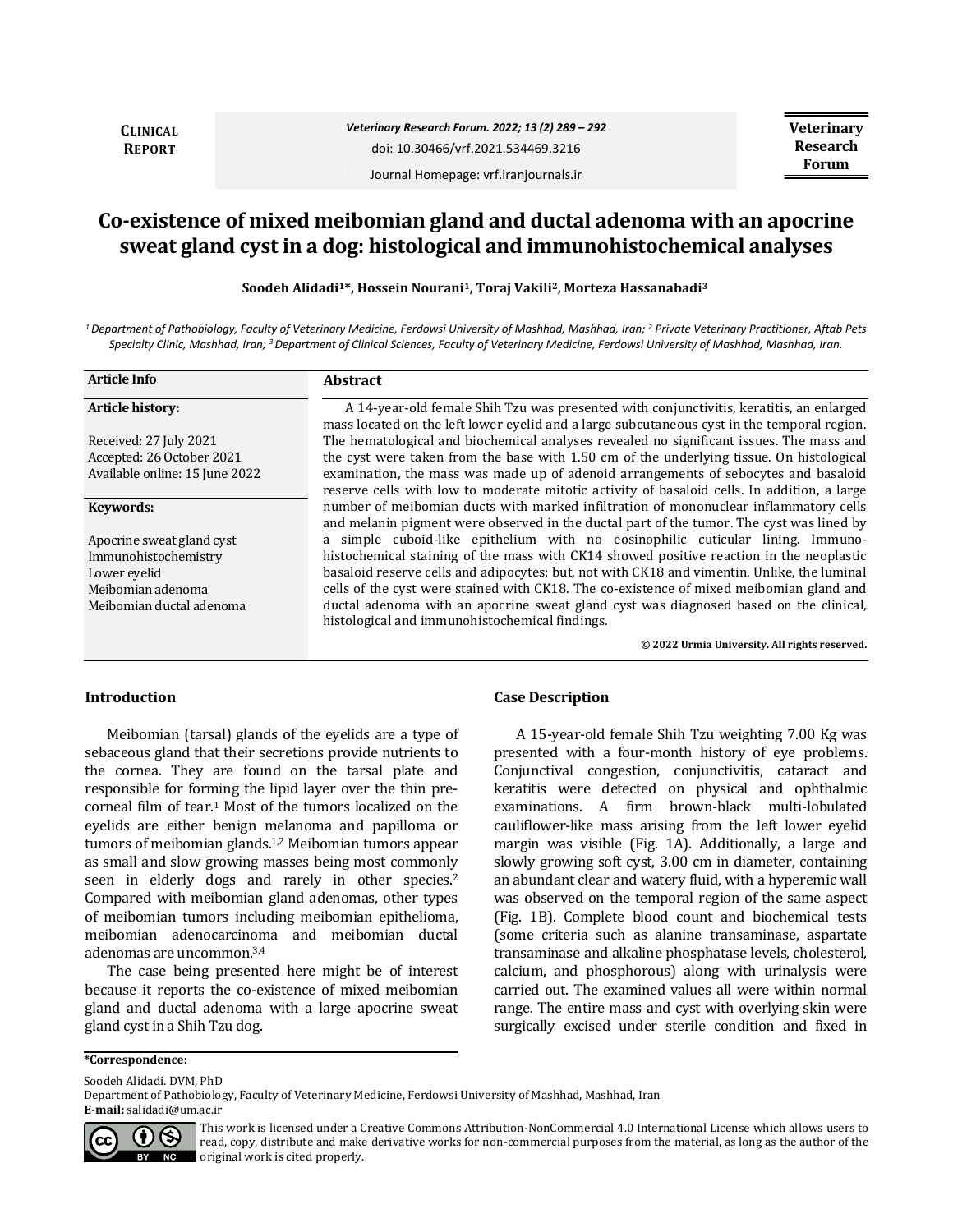10.00% neutral buffered formalin. The tissue samples were processed routinely in a paraffin wax, sectioned at 5 µm thickness and stained with Hematoxylin and Eosin (H&E). In addition, immunohistochemical study on the mass was performed for CK14, CK18 and vimentin antibodies (Dako, Glostrup, Denmark; for all markers). Nor local neither distant metastasis was revealed after one year of the surgery.

On histological examination, adenoid arrangements of sebaceous cells together with basaloid reserve cells were separated by a fibrous stroma (Fig. 2A). The basaloid reserve cells differentiating into sebocytes were evident and they had scant eosinophilic cytoplasm and uniform round to ovoid nuclei with one to two small nucleoli (Figs. 2B and 2C). These cells showed moderate mitotic activity with two to three mitotic figures per each high-power field with no pleomorphism (Fig. 2C). The large and mature sebocytes exhibited an abundant pale foamy and vacuolated cytoplasm with a central nucleus containing one or two small nucleoli (Fig. 2C). These cells showed no mitotic activity. Numerous inflammatory cells including lymphocytes, plasma cells, macrophages and occasionally multi-nucleated giant cells were infiltrated into the fibrous connective tissue surrounding the adenoid masses (Fig. 2B). In some areas of the tumor, moderate amount of melanin pigment was also seen (Figs. 2A and 2B).



**Fig. 1. A)** A well-circumscribed cauliflower multi-lobulated mass on the left lower eyelid of a 14-year-old female Shih Tzu (arrow). **B)** Note the large cutaneous cyst of apocrine sweat gland with a hyperemic wall on the left temporal region (arrow).

Interestingly, a large number of variably sized ducts containing eosinophilic sebum and/or keratin being lined by simple squamous epithelium were detected in addition to the adenoid arrangements (Figs. 2A and 2D). Infiltration of the considerable mononuclear inflammatory cells was visible around the ducts (Fig. 2D).

Regarding the cyst on the temporal region, the overlying epidermis was intact and the sebaceous glands were normal. Apocrine sweat glands were slightly dilated (Fig. 3A) and a large cyst lined by a thin layer of low cuboidal/squamous-like epithelium, most likely originated from the glands, with a hyperemic wall was clearly visible (Figs. 3A and 3B). The inner surface of the cyst was not corrugated and had no eosinophilic cuticular lining. The cyst contents were lost during tissue processing and thereby, it was empty without any keratin/sebum or other materials in microscopic examination.

In order to reveal the origin of the neoplastic cells from basaloid reserve cells of sebaceous glands, immunohistochemical analyses were conducted using antibodies for CK14 as the sebocyte and basaloid marker, CK18 as a luminal cell marker as well as vimentin. The neoplastic cells indicated a strong positive staining for CK14 (Fig. 4A); whereas, there were no stainable cells for CK18 and vimentin (Figs. 4B and 4C).



**Fig. 3.A)** Slightly dilated sweat glands (asterisks) in dermis with a large apocrine sweat gland duct cyst (arrow), (H&E, scale bar = 300 µm).**B)** The large cystis lined by a simple cuboidal epithelium changed to stratified squamous in some parts of the cyst wall due to the pressure of fluid (arrow). Note hyperemia and hemorrhage around the wall of the cyst (H&E, scale bar =  $50 \mu m$ )



**Fig. 2.** Representative photomicrographs of the meibomian adenoma and ductal adenoma (compound meibomian adenoma) on the left lower eyelid. **A)** The mass was consisted of well-defined adenoid arrangements separated by thin fibrous connective tissue (arrows). Note ductal structures surrounded by inflammatory cells on the left top (asterisk). There is a melanin pigmentation on the right and congestion and hemorrhage (H&E, scale bar = 300 µm). **B)** Gland islets consisted of mature sebocytes and undifferentiated basaloid reserve cells surrounded by mononuclear inflammatory cells together with melanin pigment on the right corner. Note the dilated meibomian ducts containing eosinophilic sebum/keratin (arrows). Note moderate to abundant clear cytoplasm of mature sebocytes (H&E, scale bar = 100 µm). **C)** Basaloid cells have ovoid to round nuclei with small nucleoli showing several mitotic figures (arrowheads), (H&E, scale bar = 50 µm). **D)** Ductal component of the tumor is composed of numerous ducts with varying sizes being filled with variable keratin contents and surrounded by the stroma infiltrated by mononuclear inflammatory cells (H&E, scale bar =  $100 \mu m$ ).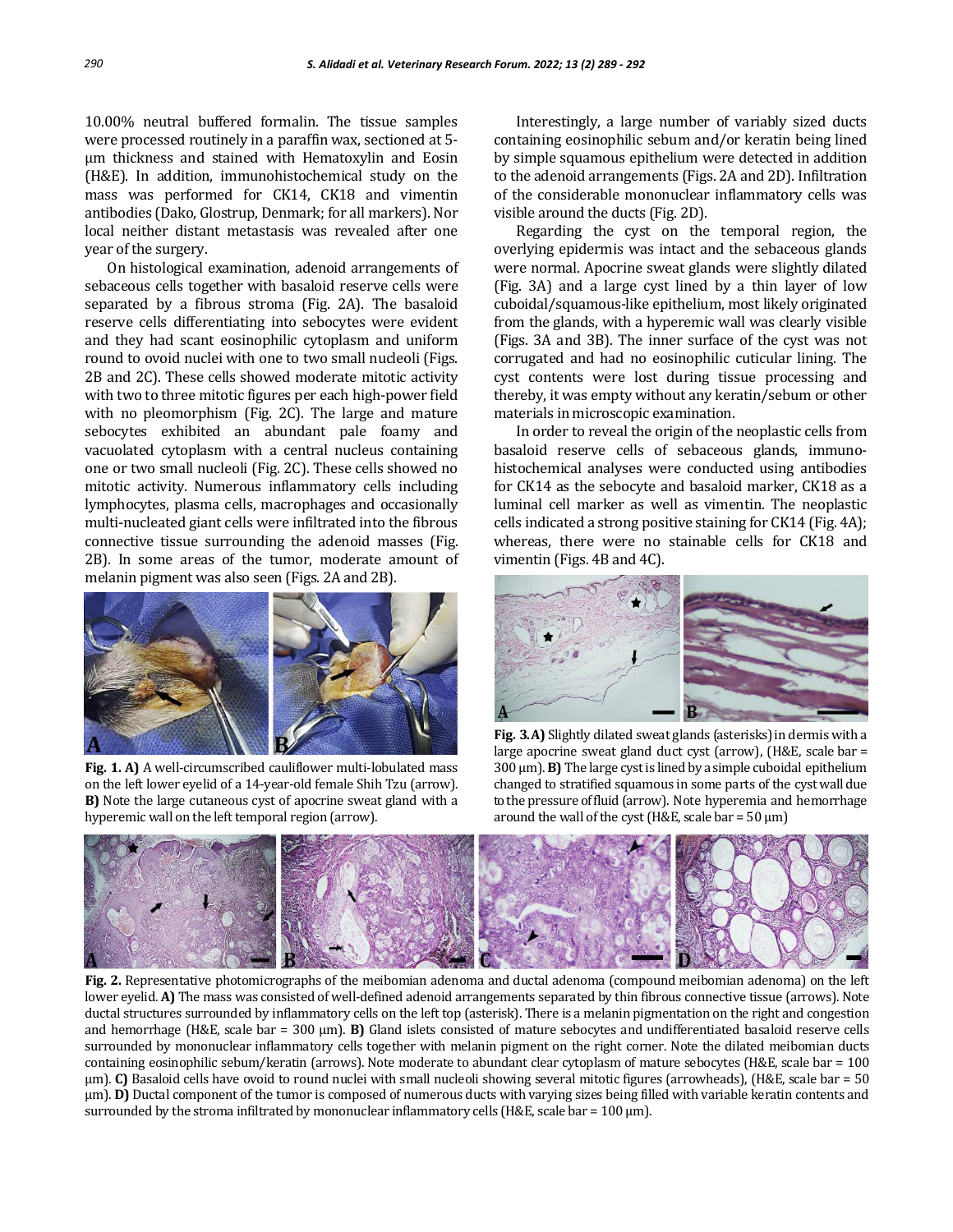

**Fig. 4. A)** Positive immunohistochemical staining for CK14 (Scale bar = 100 µm). **B**) Negative immunohistochemical staining for CK18 in neoplastic basaloid cells and adipocytesis (Scale bar = 100 µm). **C)** Vimentin is positive for inflammatory cells, the fibrous stroma around the neoplastic cells and the sebaceous ducts; whereas, it is not stained for the neoplastic cells (Scale bar = 100 µm). **D)** Epithelial cells lining the cyst are slightly and heavily positive for CK14 (the top section) and CK18 (the bottom section), respectively (Scale bar =  $50 \mu m$ ).

Immunohistochemistry for vimentin was positive only for inflammatory cells and collagen stroma around the adenoid mass (Fig. 4C). This expression pattern was inverse concerning the cyst found on the temporal region (Fig. 4D); so that, the luminal cells were strongly and slightly positive for CK18 and CK14, respectively. Based on clinical, gross and microscopic characterizations of the mass and cyst, the present case was diagnosed as a mixed meibomian gland and ductal adenoma concurrent with a large apocrine sweat gland cyst.

## **Discussion**

One of the most commonly reported neoplasms of the eyelid in dogs are meibomian gland tumors.<sup>3,5</sup> They are histologically classified as adenomas, ductal adenomas, epithelioma and carcinomas.4-6 The tumors all originate from undifferentiated basal cells of the meibomian glands. They have a similar clinical appearance as slow-growing, pink, gray, brown or black masses spreading from the meibomian gland orifice and occasionally erupting the palpebral conjunctiva.<sup>4</sup>

According to a study carried out by Wang *et al*., <sup>7</sup> benign eyelid tumors (67.20%) were significantly more widespread than malignant tumors (7.60%) and nontumor masses (25.20%) in a sample of 119 eyelid masses in 118 dogs. They found meibomian epithelioma as the most common tumor followed by meibomian adenoma and meibomian carcinoma, with no occurrence of meibomian ductal adenoma. Additionally, upper eyelid neoplasms (61.30%) were significantly more common than lower ones (37.80%) in 119 masses.<sup>7</sup> Since there are more meibomian glands in the upper eyelid of dogs, it is probably more vulnerable to neoplastic changes than the lower eyelid.<sup>2,4,8</sup> Conversely, the tumor in the present study and also meibomian tumors in large animals were initiated from the lower eyelid.2,3

No sex and breed predispositions have been reported.<sup>9</sup> However, in the research undertaken by Wang et al.,7 mixed breed dogs (14.40%), Labrador Retrievers (11.00%) and Toy Poodles (9.30%) as well as Golden Retrievers and Shih Tzus (8.50%) were the most frequently affected breed and they have reported a higher

prevalence of eyelid masses in males than female dogs. The case being reported here was Shih Tzu and female.

Our findings were consistent with the histological changes reported in the literature.1,2,4,10 Meibomian adenomas are characterized by lobules composed of mature sebocytes and lipid-laden cells with basaloid reserve cells.6,10 These tumors should be differentiated from carcinomas considering mitoses in sebocytes as well as high cellular and nuclear pleomorphism in carcinomas.<sup>4</sup> No pleomorphism was observed in the neoplastic cells/nuclei of the present case. Meibomian ductal adenomas, on the other side, are composed of a large number of varying-sized ducts with few sebocytes or basaloid cells.4 In addition, histological analysis of the neoplastic mass revealed varying amounts of melanin pigment. In support of our findings, pigmentation has been identified as a common finding in meibomian tumors.<sup>2</sup> On the contrary, lack of pigmentation has been also reported in the meibomian adenoma in a calf and meibomian epithelioma in a horse.3,8

Immunohistochemical analyses for CK14 and CK18 have been proposed for differentiating sebaceous tumors from other adnexal luminal neoplasms.<sup>6</sup> From this point of view, it has been demonstrated that normal and neoplastic sebocytes and thus, sebaceous tumors are positive for CK14; but, not for CK18.6,11 As a result, strong positive staining for CK14 and negative expression for CK18 in the present study could confirm that the tumor cells are originated from basaloid reverse cells and not from the apocrine luminal cells. In contrast, the epithelial cells lining the temporal cyst were stained heavily for CK18 representing their apocrine origin. It has been reported that CK18 is expressed in normal apocrine sweat glands.6,11

Considering the meibomian gland and ductal adenoma diagnosed in this case, it was initially thought that the large cyst found on the temporal region is a sebaceous duct cyst. Despite the clear and watery contents of the cyst in the present study, sebaceous duct cysts contain a white and milky fluid. Furthermore, keratin/sebum-containing cystic lesions lined by a thin layer of stratified squamous epithelium with an undulating/corrugated surface eosinophilic cuticle and basal cell palisading are referred